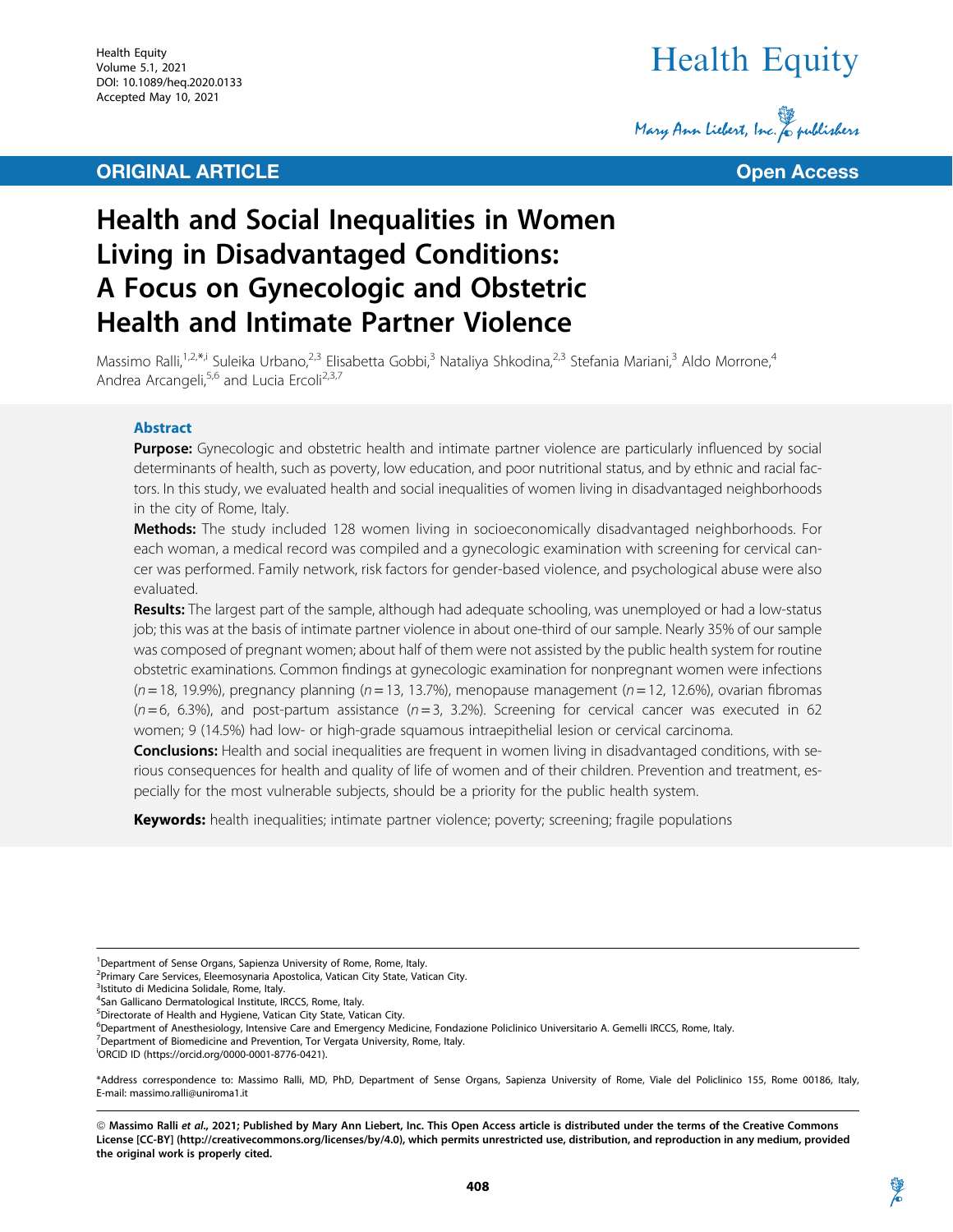## Introduction

Gender differences have a significant impact on physical, psychological, and socioeconomic status.<sup>1,2</sup> Women have higher chances to get sick and consume more drugs, and are socially disadvantaged compared to men for physical and psychological violence, higher unemployment rates, and economic freedom.<sup>1-4</sup> In the United States, women's poverty rates are substantially above the rates for men, with a poverty rate of 14.5% for women and 11% for men, and nearly 18 million women living in poverty.<sup>5,6</sup> Similar rates have been reported in Europe.<sup>7,8</sup>

Living in disadvantaged neighborhoods may further increase the gender gap, as groups of population with socioeconomic disadvantages are more likely to have bad health conditions and suffer more from chronic diseases; in addition, they have less chances to receive proper health assistance and develop more frequently acute and chronic diseases.<sup>9-11</sup>

Gynecologic and obstetric health of women is strongly influenced by social determinants of health, such as poverty, low education, and poor nutritional status, and by ethnic and racial factors.12–15 Evidence has shown that women with lower socioeconomic status have significantly higher incidence of benign and malignant gynecologic conditions compared to those with higher socioeconomic status, regardless of demographic factors such as race and ethnicity.<sup>16</sup> Approximately 85% of women diagnosed and nearly 90% of women who die from cervical cancer live in a low-to-middle-income country; this is mainly due to missing prevention and limited treatment options 409

(Fig. 1).<sup>14</sup> At the same time, studies have shown that infant and maternal mortality rates during delivery are up to three times higher in black women compared to white women.<sup>16</sup>

Intimate partner violence is a global health issue regardless of demographic, ethnic, cultural, and socioeconomic conditions.<sup>17</sup> However, studies have demonstrated that poor socioeconomic status may increase the risk of intimate partner violence, especially for young women in families with a yearly income inferior to  $$10,000$ .<sup>17</sup> Research has shown that separated women and those with unemployed partners and low household income experience more abuse. In addition, pregnancy can represent a period of specific vulnerability to partner violence due to changes in women's physical, social, emotional, and financial needs, making women at the highest risk for intimate partner violence during this time.<sup>18</sup>

In this study, we evaluated several key elements of women living in socioeconomically disadvantaged neighborhoods in the city of Rome, Italy, with special focus on gynecologic and obstetric health and intimate partner violence.

## **Methods**

The study was performed between September 2019 and August 2020 and included 128 women living in socioeconomically disadvantaged neighborhoods referring to two primary care services. The first was the Madre di Misericordia Primary Care Center of the Eleemosynaria Apostolica, Holy See, located in the Vatican City



FIG. 1. Global map of the age-standardized (world) mortality rates of cervical cancer in 2012, with the range divided into quintiles. From Ginsburg et al.<sup>14</sup>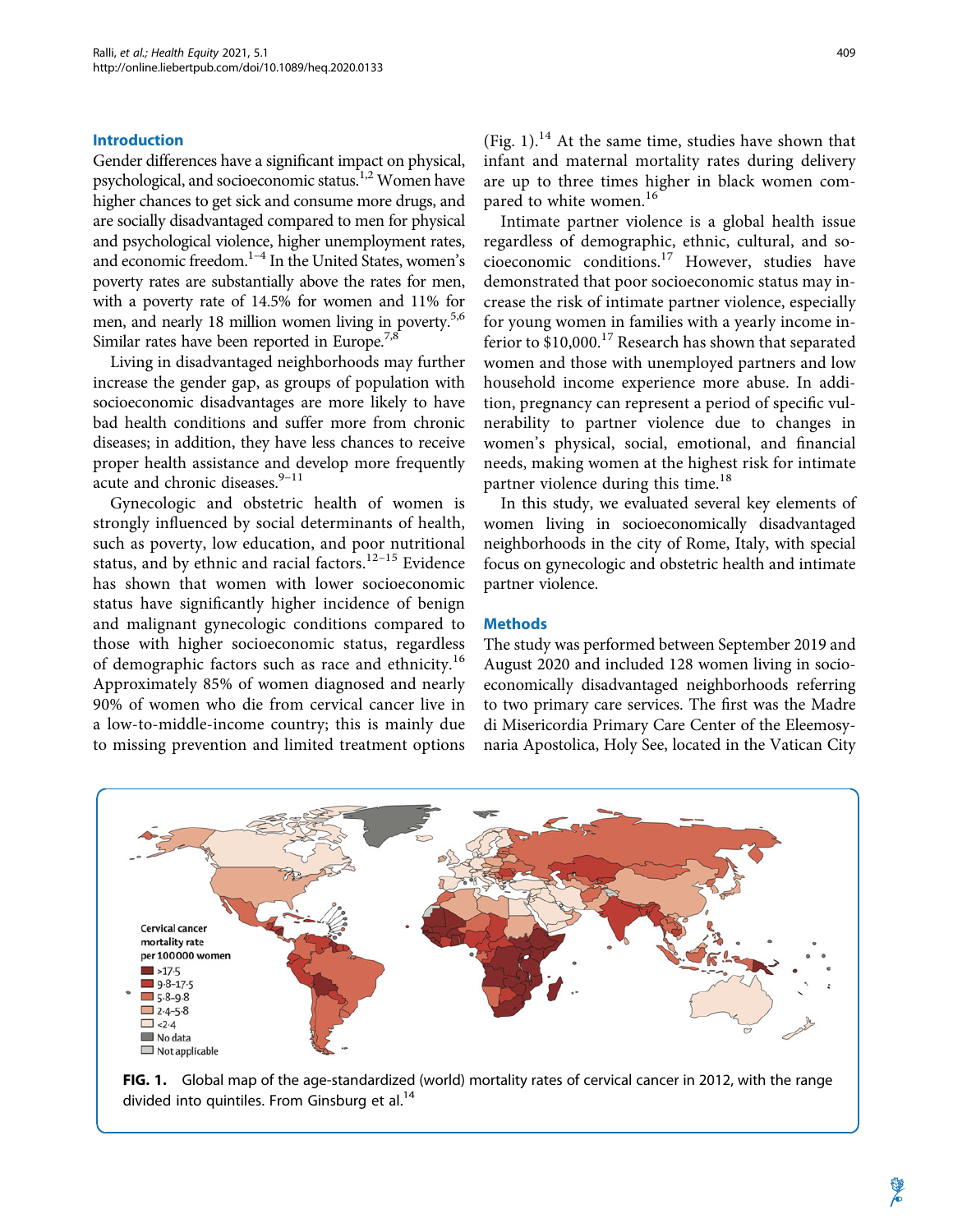State and its mobile health care facilities; and the second was the Medicina Solidale Center, located in a suburban area of the city of Rome, Italy.

For each woman, a general medical record was compiled to collect personal data, medical history, conditions of vulnerability with respect to schooling, access to health care services, housing, work, and the availability of a family network.

A psychological interview aimed at evaluating the presence of a family network and its socioeconomic status, detecting risk factors for gender-based violence and psychological abuse, was performed.

A gynecologic and obstetric record was also filled for each patient with the following information: age of the menarche, menopause, trend of menstrual cycles, family or personal history for breast, uterus, and ovary cancer, and current medical conditions with special attention to gynecologic issues. All women underwent a general gynecologic examination; screening for neoplastic pathology of the uterine cervix through the execution of a Pap test was performed in a portion of them.

The study was conducted in accordance with the Declaration of Helsinki; all patients signed a written informed consent to participate to the study. The study was reviewed by the board of the Istituto di Medicina Solidale association, which specifically approved it.

## **Results**

## Demographic and socioeconomic characteristics

The study included 128 women from 24 different countries; the most represented were Romania and Nigeria (Fig. 2). Average age was 38.1 years (18–72 years); the majority of women were married  $(n=68, 53.1\%)$ , had more than one child  $(n=76, 59.4\%)$ , high school degree ( $n = 59$ , 46.1%), and were of Catholic religion  $(n=72, 56.3%)$  (Table 1). Nearly half of the sample were unemployed  $(n=61, 47.7%)$ ; the remaining 52.3% were employed (Fig. 3A). Over 20% of the women had no income, while about 18% had a yearly income lower than  $\epsilon$ 1000 (Fig. 3B).

#### Family network and intimate partner violence

The presence of a family network, its socioeconomic status, and potential intimate partner violence were evaluated through an interview with a psychologist.

The majority of women enrolled in the study had no family network, with all relatives abroad  $(n=74,$ 57.8%), while the remaining had at least one relative  $(n=28, 21.9%)$  or the entire family  $(n=26, 20.3%)$  in the same city. Nineteen women (14.8%) had at least one child in the country of origin.

Recurrent conflicts with partner were reported by 37 women (28.9%); the main reasons were economic

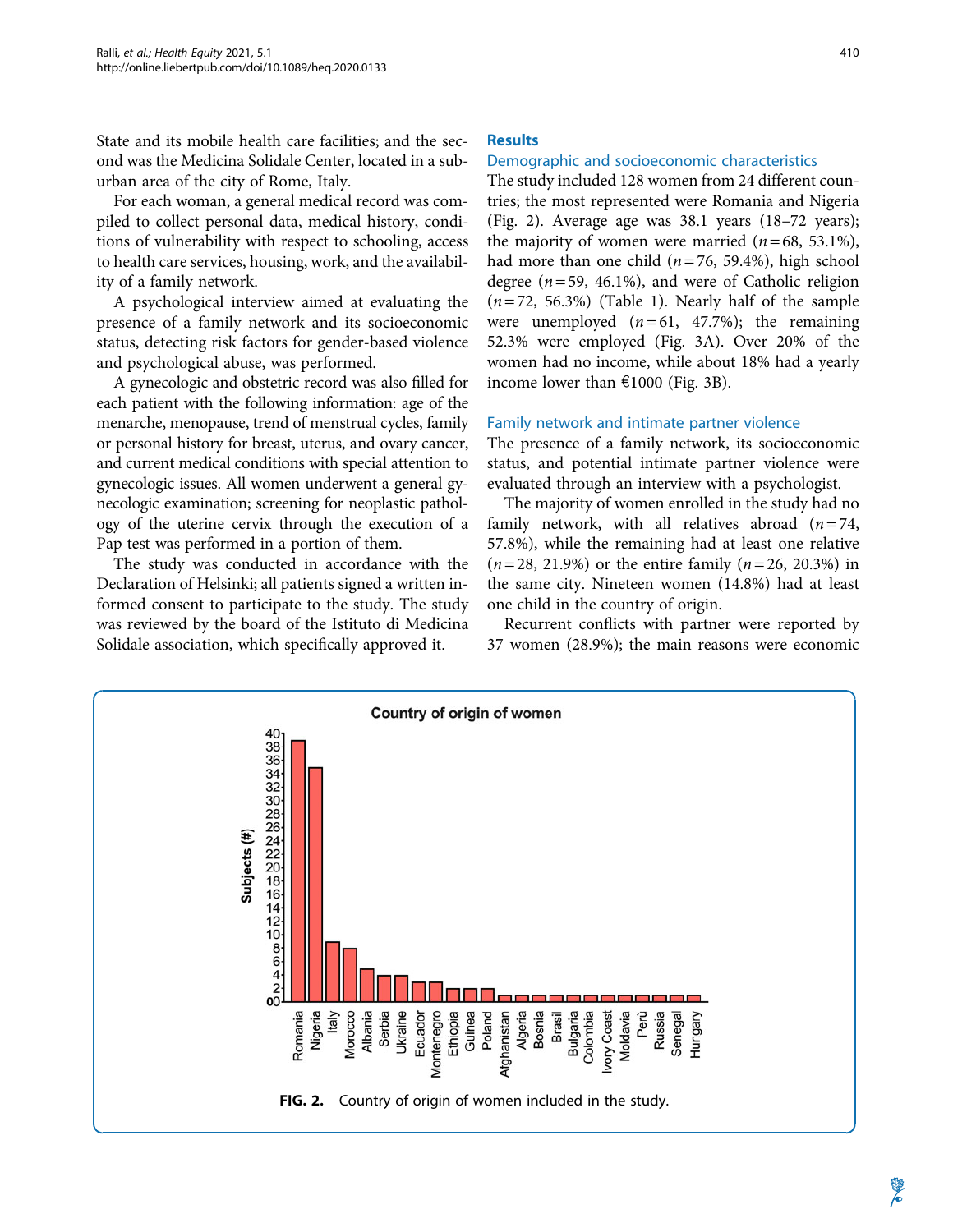|  |  | Table 1. Demographic Characteristics of Our Sample |  |  |
|--|--|----------------------------------------------------|--|--|
|--|--|----------------------------------------------------|--|--|

| Marital status     |                |       |
|--------------------|----------------|-------|
| Married            | 68             | 53.1% |
| Single             | 42             | 32.8% |
| Cohabitation       | 11             | 8.6%  |
| Divorced           | 5              | 3.9%  |
| Widow              | 1              | 0.8%  |
| Marital separation | 1              | 0.8%  |
| Children           |                |       |
| 0                  | 28             | 21.9% |
| 1                  | 25             | 19.5% |
| >1                 | 75             | 58.6% |
| Education          |                |       |
| Primary school     | 15             | 11.7% |
| Middle school      | 42             | 32.8% |
| High school        | 59             | 46.1% |
| University         | 9              | 7%    |
| Unschooled         | 3              | 2.3%  |
| Religion           |                |       |
| Catholic           | 72             | 56.3% |
| Orthodox           | 42             | 32.8% |
| Muslim             | 9              | 7%    |
| Evangelical        | $\overline{2}$ | 1.6%  |
| Pentecostal        | 3              | 2.3%  |

issues mainly due to precarious housing and working conditions of the family. Frequent intimate partner violence episodes were reported by eight women (6.2%).

## Gynecologic and obstetric health status evaluation

Among the study sample, 33 women were pregnant, while 95 were not. The most common reason for the visit for nonpregnant women was gynecologic infections  $(n=18, 19.9\%)$ , pregnancy planning  $(n=13,$ 

13.7%), menopause management ( $n = 12$ , 12.6%), contraception ( $n = 9, 9.5\%$ ), ovarian fibromas ( $n = 6, 6.3\%$ ), and post-partum assistance  $(n=3, 3.2\%)$ . Adequate medical or surgical treatment was proposed.

The majority of enrolled patients had formal access to the public health system, although in some cases without economic exemption ( $n = 88, 68.7\%$ ); however, more than half ( $n = 83$ , 64.8%) reported that they had not requested public assistance in the last year due to financial or administrative issues.

## Screening for cervical cancer

Screening for cervical cancer was executed through the pap test; nearly 53% of the sample (67 women) never executed the screening procedure in the past. Pap test was performed in 62/128 women (48.4%); results were negative in 69.4% of cases, while revealed lowgrade squamous intraepithelial lesions (SIL) in 5 women (8.1%), and high-grade SIL in 2 women (3.2%). Two women (3.2%) had advanced human papilloma virus (HPV)-related cervical cancer at the time of the screening. Infectious conditions were found in 10 women (16.4%); bacterial in 80% of cases; and mycotic in 20%. Women with SIL were addressed to public health structures for monitoring and intervention; women with infectious conditions were treated with appropriate therapy.

#### **Pregnancy**

Thirty-three women were pregnant at the time of inclusion in the study. Twelve (36.4%) were in the first

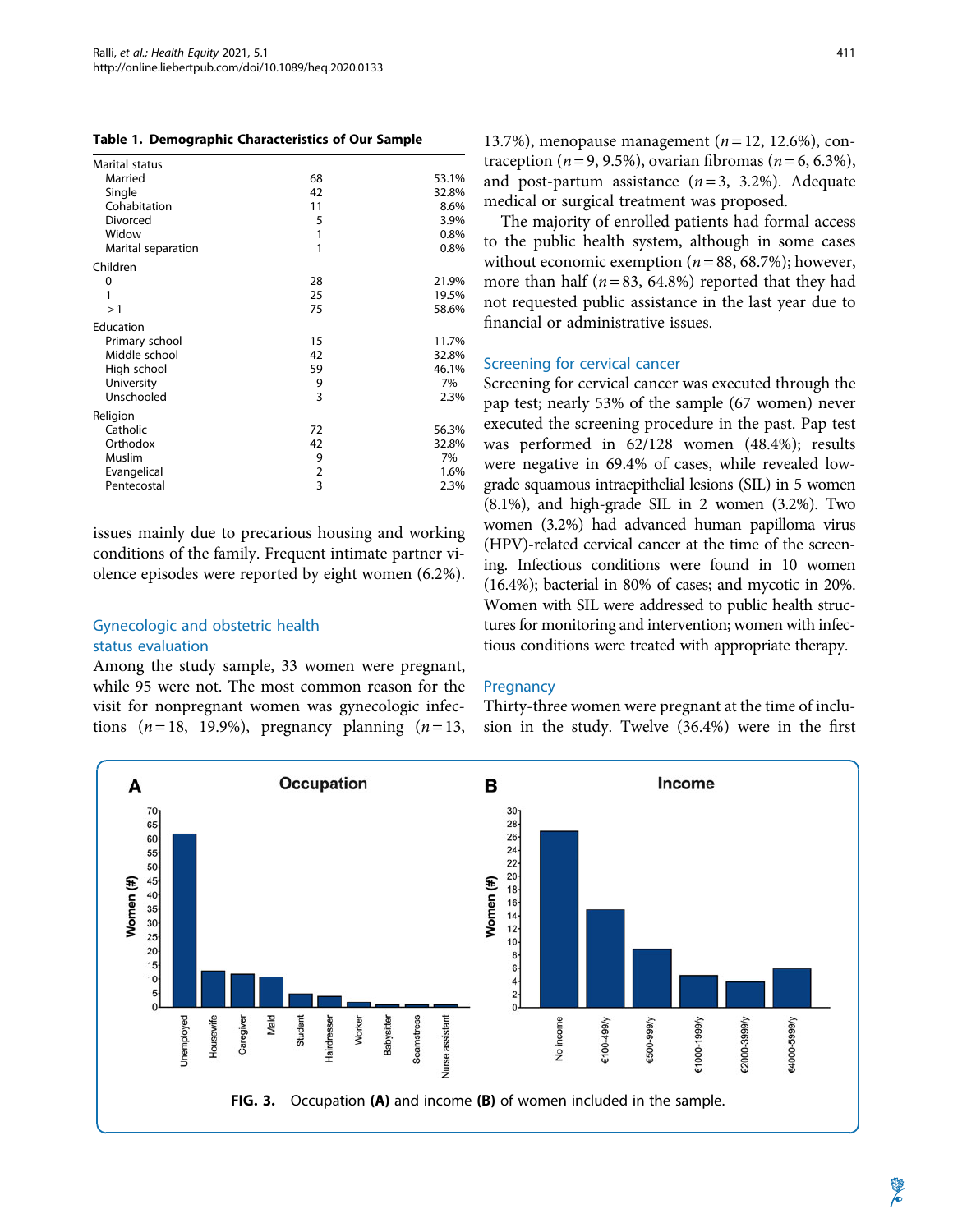trimester, 10 (30.3%) in the second, and 11 (33.3%) in the third. Scheduled blood tests, including TORCH panel and HIV, Treponema pallidum Hemagglutination Assay, and Venereal Disease Research Laboratory screen and ultrasound in the public health system, were performed in, respectively, 12 (36.4%) and 26 (78.8%) women.

Ultrasound was negative for pathologic conditions of fetus in all cases; results of the blood tests are detailed in Figure 2.

#### **Discussion**

Our study allowed a precise evaluation of demographic characteristics, availability of a family network, intimate partner violence, gynecologic and obstetric health, and access to public health care system of women living in disadvantaged socioeconomic conditions. This evaluation was performed through primary care services consisting in clinics and mobile health care facilities.

Socioeconomic analysis showed that the largest part of the sample, although had adequate schooling confirmed by high school or university degree in 53.1% of cases, were unemployed or had a low-status job. Literature has shown that women with low-status jobs and no decision-making authority have higher levels of negative life events and insecure housing tenure, and experience chronic stressors and reduced social support.<sup>19-21</sup> Men are paid on average more than women, even in the case of similar levels of education and fields of occupation. $22-23$  Reduced income, coupled with longer life expectancy and increased responsibility to raise children, increases probabilities that women will face economic disadvantages. This may lead to reduced quality of life with higher rates of depression and anxiety, especially among poor women and in developing countries.<sup>19–21</sup> Furthermore, women with low income are more likely to develop alcohol and drug addiction, which are significantly influenced by the social stressors linked to poverty.24

Economic issues were also at the basis of familial conflicts and intimate partner violence, as confirmed by nearly one-third of the sample. Partner violence has severe consequences on health and on other aspects of human life, $^{25}$  such as chronic pain, physical disability, substance abuse and depression, and sexual and reproductive health complications, including sexually transmitted infections.26 This can contribute to worsen gender disparities.<sup>27</sup>

Poverty also influences physical conditions of women. Women in disadvantaged socioeconomic conditions have more chances to die for cancer than the general population for a lack of screening, prevention, and treatment.<sup>28</sup> Obesity, risk for becoming obese, and staying obese from adolescence to young adulthood are strongly related to poverty among women.<sup>29-31</sup> Also, infectious disease such as HIV and hepatitis C virus are more common among disadvantaged women.<sup>32</sup>

In our sample, over half of the women reported limited access to public structures due to financial or administrative issues. This applied both to pregnant and nonpregnant women, and to screening procedures. For the latter, more than half of our sample never performed a pap test and therefore never underwent gynecologic screening procedures. When performing pap test in our sample, we found 9 patients with low- or high-grade SIL or advanced HPV-related cervical cancer; this demonstrates a high rate of positive pap test at a screening level (14.5%), further confirming the potentially dramatic effects of missed screening and health care assistance in disadvantaged women.

Limited penetration of screening procedures and low access to public health care system for disadvantaged women, although interconnected, may represent a serious issue for public health, as may increase chances of disease progression, delayed diagnosis especially for cancer, and chronicization of diseases and permanent disabilities for women and their children, especially for pregnant women, which may not follow the scheduled examinations during pregnancy.

This study has several limits. The first is the small size of the sample, followed by the absence in the results of some anamnestic and clinical data collected during the initial and follow-up visits. Last, the sample was recruited in two primary care services and cannot be considered representative of all disadvantaged neighborhoods of the city, as it may reflect specific peculiarities of the neighborhoods where the primary care services were located.

### **Conclusions**

Most of the women enrolled in the study had difficulties in accessing public health system for cancer screening, disease treatment, and pregnancy monitoring. This may result in serious consequences for health and quality of life of women and of their children. In addition, a significant percentage of women reported intimate partner violence episodes and absence of a familial support network; these conditions are particularly evident in disadvantaged socioeconomic situations that, in most cases, are at the basis of these episodes. Gender